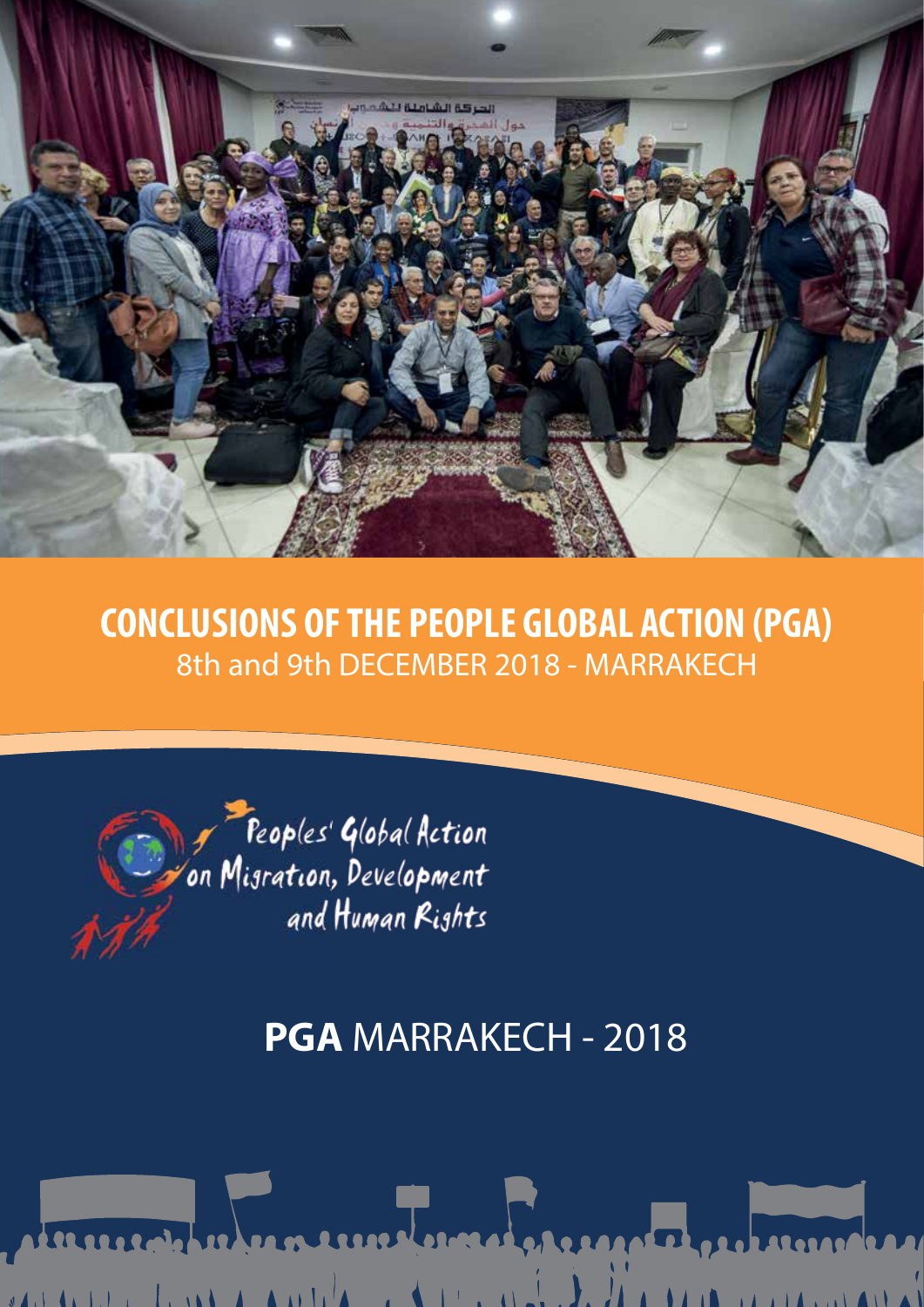**The PGA constitutes an important and an autonomous space for dialogue and debates, in which co-existpoints of divergence, but also and foremost points of convergence. Associations, trade-unions and social movements met for two days in order to make a critical evaluation of the governments-led GFMD process (Global Forum on Migration and Development) and to lobby States, for them to establish migration and development policies based on human rightsand in compliance with International Conventions.**

**This heterogeneity and diversity of the Civil society is a real strength and asset to advocate for the rights of migrants and to bring forward the work on migration.** 

**This 2018 PGA edition held in Marrakech, on December 8th and 9th, took a particular turn this year as it coincided with the Adoption of the Global Compact for, so called, "Safe, Orderly and Regular Migration". This raised a number of debates among PGA civil society members sharing sometimes very different points of view.** 

**Let us recall the general context in which the Compact was discussed and adopted. First of all, around ten countries categorically rejected the Compact, often fed by populist movements that use a nationalist and xenophobic rhetoric. Those see in this Pact, an infringement to their sovereignty. These States, such as Poland, Italy, Hungary, Austria, the Czech Republic, the United States, Australia, Israel, etc., are hostile to welcome migrants and / or refugees and consider them as a danger for the security of their country. They see through the Compact agreement their very restrictive national policy being challenged.**

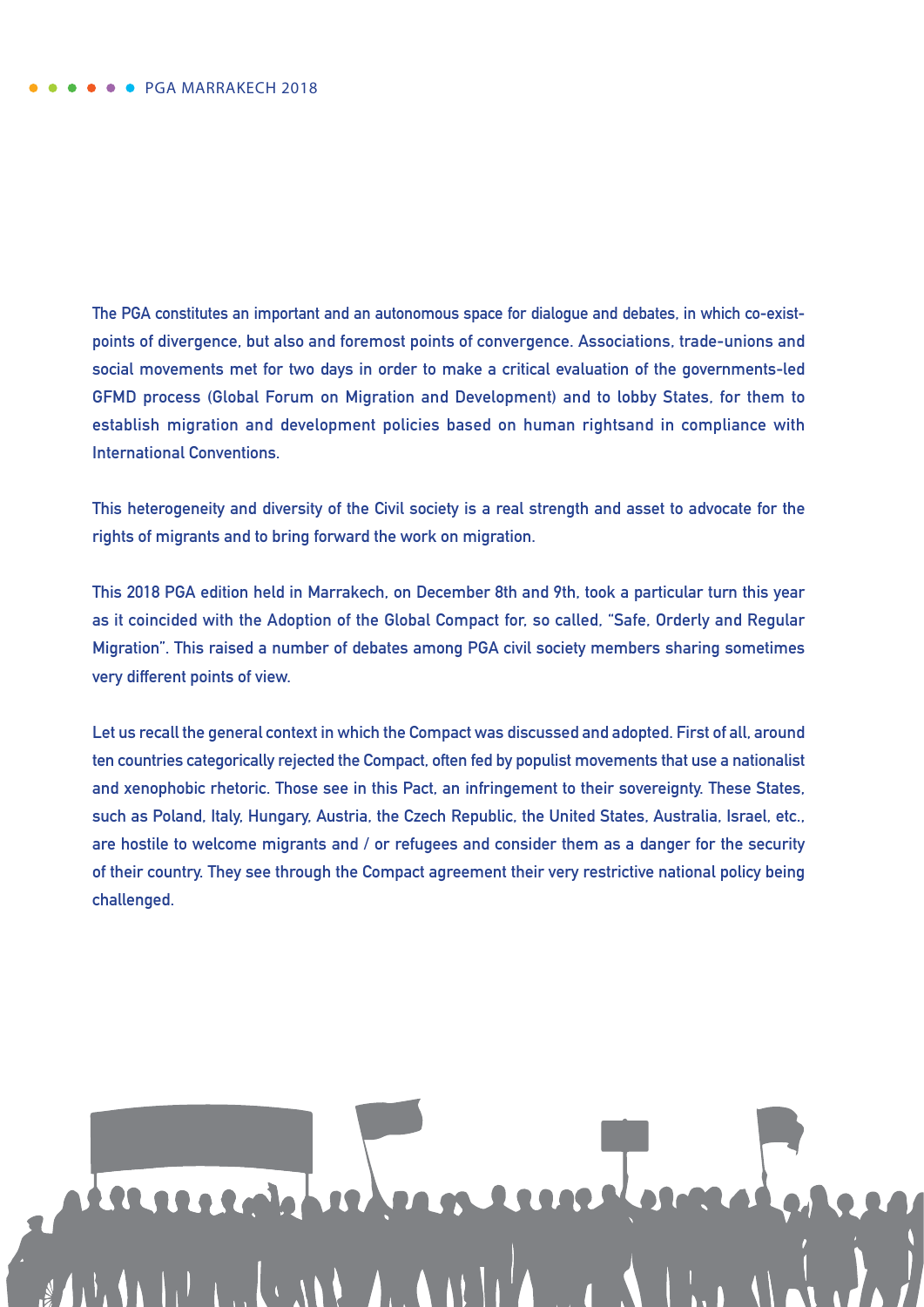### **This encounter allowed for several thematic and regional workshops to be held on:**

- **• Migrants' rights as rights for all**
- **• Gender and Migration**
- **• Social cohesion and belonging**
- **• Migration and Development**
- **• Migration and climate change**
- **• They covered the majority of the world´s regions: Africa, Americas, Asia, Middle East and Europe**

## **1. THEMATIC WORKSHOPS: SOME CONCLUSIONS**

Some conclusions were highlighted by the participants during the thematic workshops:

- In one of the workshops, the idea that "migrants" are in danger but not dangerous"was mentioned. Statescontinue to militariseand to externalise their borders, endangering migrants' life: thousands of lives were lost in the Mediterranean Sea, in the deserts of America and Africa as well as in the Mexico-US corridor. The Honduran caravan is one of the most recent example of it.
- States are deploying policies of refoulement, border closures,detention, mass expulsions, serious human rights violations, affecting more severely women and children, and sometimes even creating unacceptable situations such as slavery in Libya and workers´ exploitation.
- The legitimization of detention and detention centres, the criminalization of mobility put migrant people at risk as well as those who help them .
- Populist and extremist movements, which today are expanding all over Europe and in the United States, stigmatize migrants and tend to exacerbate xenophobia and racism through media or within their political discourse. These movements have a negative impact on migrants who are then ostracized, becoming scapegoats and victims of daily violence.
- Migration factors have taken various forms: economic and social factors such as lack of work, economic inequalities, social crises, poor governance, civil wars and more and more climate migration, that will affect mostly the

poorest countries on the African and Asian continents. The so-called "refugee crisis", which is in reality a "crisis of solidarity" and a "crisis of democracy", recently grew in a strong way.

- As recalled in the workshop "Gender and migration", women are more exposed to dangers than men with physical and sexual violence during their journey, exploitation at work, trafficking, health problems …
- Tensions are high on the issue of war refugees and climate refugees. Many examples were brought during workshops, including Rohingyas from Bangladesh; the Hondurans' caravan to the US through Mexico, Syrians towards Europe but more massively towards neighbouring countries (Lebanon, Turkey, Jordan); or the Palestinian refugee problem.
- The label "Sanctuary cities" was approved during the PGA.
- A concrete and important proposal was approved during the final plenary session in that regard. It is framed within a general recommendation in which it was reminded that the areas of intervention are important at all levels, from local to global. Thus, advocating for the internationalisation of these "Sanctuary cities" in Southern countries represents an innovative action. This label "Sanctuary cities" demonstrates that it is possible to propose human and solidarity centred solutions and alternatives to the "welcoming crisis" of migrants, refugees and asylum seekers.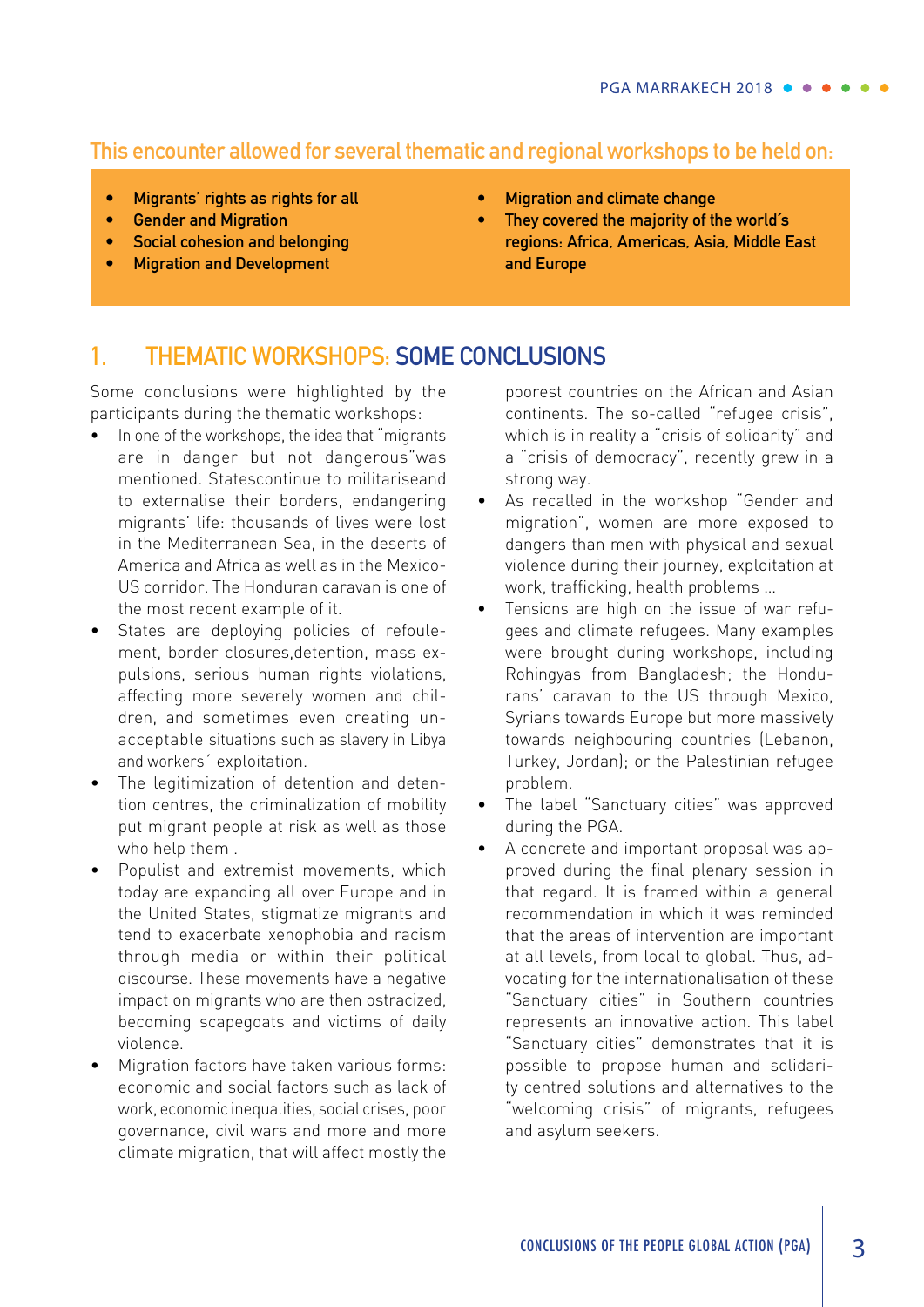#### **2- REGIONAL WORKSHOPS: SOME RECOMMENDATIONS**

Three strong recommendations were highlighted in the regional workshops:

- Freedom of movementand eliminating existing visa between African countries, along with local, regional and national actions to combat conflicts, economic crises, exploitation by multinationals, corruption and environmental issues. The workshop on Africa region draw attention on the Compact being more favourable towards the countries of the North than the South, marginalizing and stigmatizing African countries. It has been suggested to make use of African countries' existing instruments enhancing a South-South cooperation.
- During the American regional workshop, it was recommended to work on a temporary protection status, that would include consular support for those who lost their status in the

US, mainly people from Central America and Haiti. The problem of stateless people was also addressed.

• Within the Euro-Mediterranean workshop, it has been pointed out that beyond the forces of hatred and rejection of "the other" emerging and getting into power, we also witness the development of all forms of solidarity toward migrants in Europe. This capital of solidarity must be valued within an open approach that challenges the security centred views in order to reach a real Euro-Mediterranean pact that will involve both Northern and Southern countries. Several campaigns were proposed at regional level, including a regularisation campaign, a boycott of companies that support xenophobic parties and one against North-South mobility agreements.

#### **3- THE GLOBAL COMPACT ON MIGRATION**

The Global Compact on Migration took an important space during the debates,both in the plenary sessions and the workshops. It illustrates the importance that an international framework for the protection and regulation of migration should have. It also represents our diversity within the PGA, similar to the current civil society gathered in Marrakech: a committed civil society ready to exchange and debate despite divergent points of view.

Indeed, the Compact inspires diverse and opposed reactions.

Two schools of thoughts seem to emerge from this PGA debates:

- Some participants believe that the Compact is a minimum protection tool that provides a basic framework on Migration. It could nevertheless grant minimum protection to migrants and workers. It is a "Soft Compact" as it was often referred to during the plenary session. Civil society will always be able to review and to re-negotiate the Compact with the States.
- Others, reject the Compact. They denounce the Compact on migration which they consider an agreement more security than protection centred, with a clear lack of ambition to guarantee a real protection of the Human Rights of migrants and their dignity. They also denounce a Compact that legitimises detention centres, including for children; that marginalises a certain number of Conventions, such as the International Convention on the Protection of the Rights of All Migrant Workers and Members of their Families; that reinforces the exchange of biometric data and that furthermore is not binding.
- However, beyond these differences, there is unanimity around the need to adopt a legal and political framework on migration, which would consolidate the International human rights reference framework. While basing it on the International Convention on the Protection of the Rights of All Migrant Workers and Members of their Families, it would strengthen the Convention and enlarge it